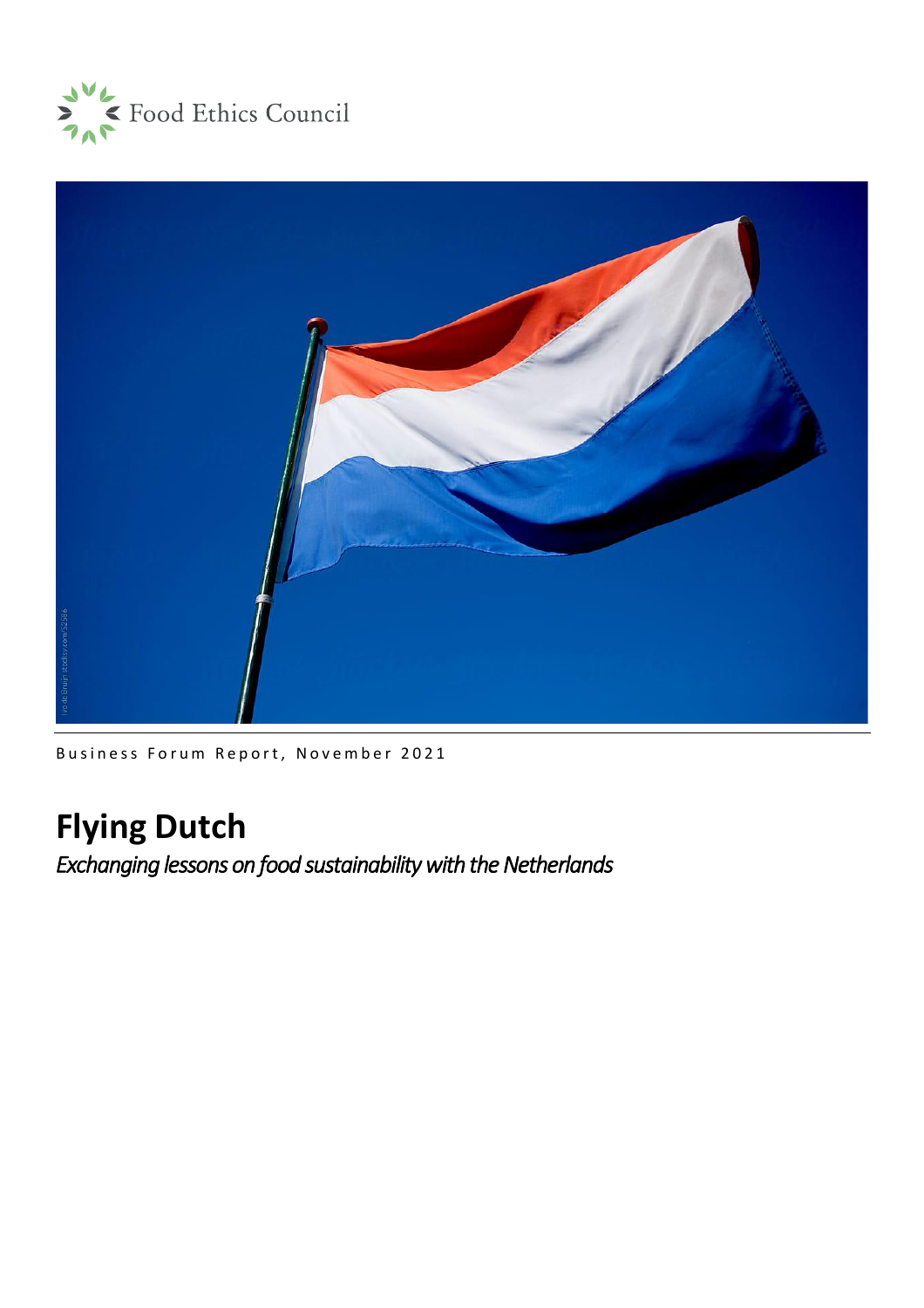

# The Food Sustainability Index

### **What is the FSI & how has it changed?**

The Food Sustainability Index ('FSI') was developed in 2016 by Economist Impact, with the support of Barilla Centre for Food and Nutrition Foundation ('BCFN'). Its aim is to capture the key issues within food systems and highlight best practices in food sustainability. In 2016, the first FSI assessed the food sustainability of 25 countries along the three pillars outlined in the 2015 BCFN Milan Protocol (food loss and waste, sustainable agriculture, and nutritional challenges).

Since then, it has expanded in scope and in countries assessed. The 2021 index examines the food systems of 78 countries. It uses 95 individual metrics that cut across these three key pillars, many of which are new this year. Trends since 2018 were assessed and incorporated in 2021, many in response to the COVID-19 pandemic. These include zoonotic diseases; the One Health Approach (linked to COVID-19 because of its integrated approach to health) and food-based dietary guidelines; supply chain resilience and the affordability of sustainable diets; and – with the focus on COP 26 – climate change adaptation and mitigation.

The Netherlands and the UK are in the top 20 on the FSI index. The Netherlands stands at 8 out of 78 countries, and the UK at 20.

### **Areas where the UK outperforms the Netherlands**

The UK ranks Very High on nutritional challenges, High on food loss and waste, and Medium on sustainable agriculture. There are some areas where the UK excels, including best practice in driving down food waste levels and policy responses to food waste (particularly the Courtauld Commitment 2025). The UK is among the best performers in the FSI for animal welfare policies, scoring second highest in the Animal Protection Index, and highly on antibiotic use in animals. Policy interventions on diets are also good, including the Eatwell Guide and the sugar tax (soft drinks industry levy). However, it was noted that the UK continues to subsidise the sugar industry.

### **Areas where the Netherlands outperforms the UK**

The Netherlands performs in the top category for food loss and waste and nutritional challenges. In sustainable agriculture it sits in the high (second-best) category. One notable success is a national focus on sustainable water management. Over the last two decades the water dependency for some key crops has significantly reduced. Government and farmers work together to achieve better retention of water on farmlands. In contrast, the UK does not currently have a national strategy that seeks to promote sustainable water management or water reuse for agricultural purposes. They exist as devolved strategies in England and Wales only.

"[UK has] a strong nitrogen use efficiency, highquality soils, high levels of soil organic carbon. But where it really can learn from other countries is in the use of pesticides and synthetic fertilisers in agriculture."

The Netherlands also has a strong policy response to the issue of food loss (as well as food waste). Its Together Against Food Waste programme uses the target-measure-act approach, which is best practice in food loss policy. There is also a tool that allows producers to see what food is lost across the different stages of the full supply (and value) chain.

### **Areas where both countries could do better**

The UK and the Netherlands both do less well in the environmental impact of agriculture on the land (particularly in terms of how much synthetic fertiliser and pesticides are used) and atmosphere, with the UK among the larger agricultural total greenhouse gas ('GHG') emitters. In the Netherlands, greenhouses producers have worked to eliminate chemical pesticides almost completely, relying instead on biological control measures.

The UK and Netherlands both fall short in integrating climate change into their current agricultural policies, and in making specific agricultural commitments in their Nationally Determined Contributions (to decreasing GHG emissions by at least 67% by 2030 compared to 1990 levels) under the Paris Agreement.

# Circular agriculture driving changes in the Netherlands

The Netherlands is a large food producer and exporter. Three years ago, the Dutch government introduced a vision for circular agriculture to drive a transition towards sustainable agriculture and food systems. Circular agriculture is based on the principles of a circular economy, in particular, closing nutrient loops. The Dutch government adopted an integrated approach to the transition, working with regions and businesses to set clear goals.

"[Circular agriculture] is about moving from a model that is predicated on cost reduction to a model that is predicated on closing the loops so we can reduce our input use."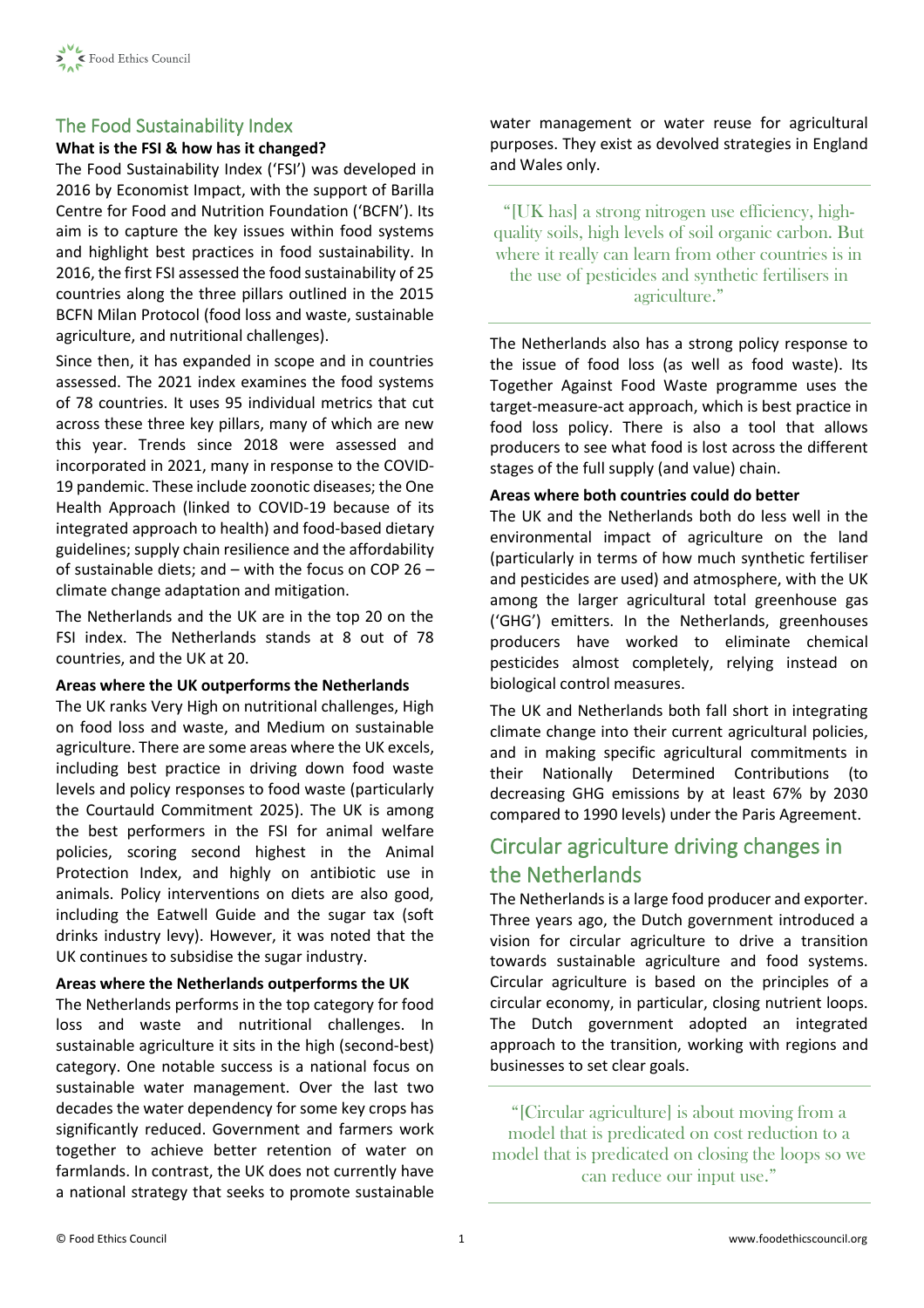It is recognised that the market may not always pay a fair price for raising standards and practices, so the Dutch government has put measures in place to monitor price formation. For the transition to succeed, farmers need to be paid fairly when the market asks them to implement sustainability measures that affect them financially.

It was suggested that there are three key factors for the transition envisaged in the Dutch vision for circular agriculture.

### **The Golden Triangle**

The Golden Triangle is what the Dutch call their intense and close-knit cooperation between the public sector, academia, research organisations, and business (including the farming industry). It is a model for research and development in which government, research organisations and the private sector work together in applied research and innovation. This successful model has for example led to the growth of the Food Valley cluster around Wageningen University (including businesses such as Unilever).

### **Strong government policies to drive knowledge transfer and innovation**

The Dutch government identified the country's top nine sectors (which include agri-food and horticulture sectors) and developed a strategy to promote the Dutch knowledge economy and closer collaboration between industry, government, scientists and the food sector. The OECD recently praised this approach, calling it among the most ambitious mission-orientated strategic frameworks. It is 'mission-driven' because it links the top nine sectors with finding solutions to the 'grand challenges' facing society.

### **Collaboration between agri-food stakeholders**

The Netherlands has limited and expensive resources (e.g. land and labour), and for farmers to compete in international markets they must be creative in how those resources are used. This has required them to learn how to be cost efficient, and now the Netherlands has a reputation as a leader in efficient agriculture, e.g. getting the most out of every hectare.

The circular agriculture vision is of an integrated approach between the different agricultural sectors (and beyond). This requires increased cooperation and partnerships between the stakeholders in the agri-food sector. Dialogue, sectoral breadth and room for experimentation are important ingredients. Collaboration will lead to improved efficiency and productivity (enabling the Netherlands to compete strongly on the international stage) and create new synergies in innovation processes.

# Other factors shaping Netherlands agricultural policy **EU policies**

The EU-wide Farm to Fork strategy sets climate and biodiversity targets for farming and agriculture. There is more emphasis on biodiversity and nature in Farm to Fork than in the UK's policies, although the National Food Strategy is bringing nature back onto the agenda. The Farm to Fork ambitions are for climate smart agriculture and bioenergy. It includes targets to halve pesticide usage, significantly reduce nitrogen use by a minimum of 20% by 2030 and grow organic farmland to 25% of the total land area of Europe.

The Netherlands circular agriculture vision fits with Farm to Fork, especially in terms of closing the nutrients loop, which provides at least a partial solution to issues around GHG emissions. However, Farm to Fork could be seen as being challenging for a higher intensity agricultural model like the Netherlands, given its reliance on pesticide and nitrogen use.

The Common Agricultural Policy ('CAP') directly influences Dutch agricultural policy. In the future, it is hoped the CAP will include ecological programmes, and also Environmental Land Management, such as is happening in the UK. The Dutch government is interested in payments for public goods.

### **Food culture**

Dutch people are becoming more interested in localised food systems. Regional products are increasingly popular, and so are schemes that link farmers directly with customers. Additionally, there is a culture of food innovation.

# Challenges in Dutch agricultural model

### **Efficiency vs sustainability**

Dutch efficiency relies on resource-intensive practices, such as high use of artificial fertiliser and pesticide inputs and importing animal feeds. This efficiency has made the Netherlands an agricultural powerhouse, but at an environmental cost. For instance, emissions of ammonia and use of pesticides per hectare of agricultural land are among the highest in the EU.

"So in recent years the high externalised cost of some of our agricultural practices have provoked new questions in Dutch society"